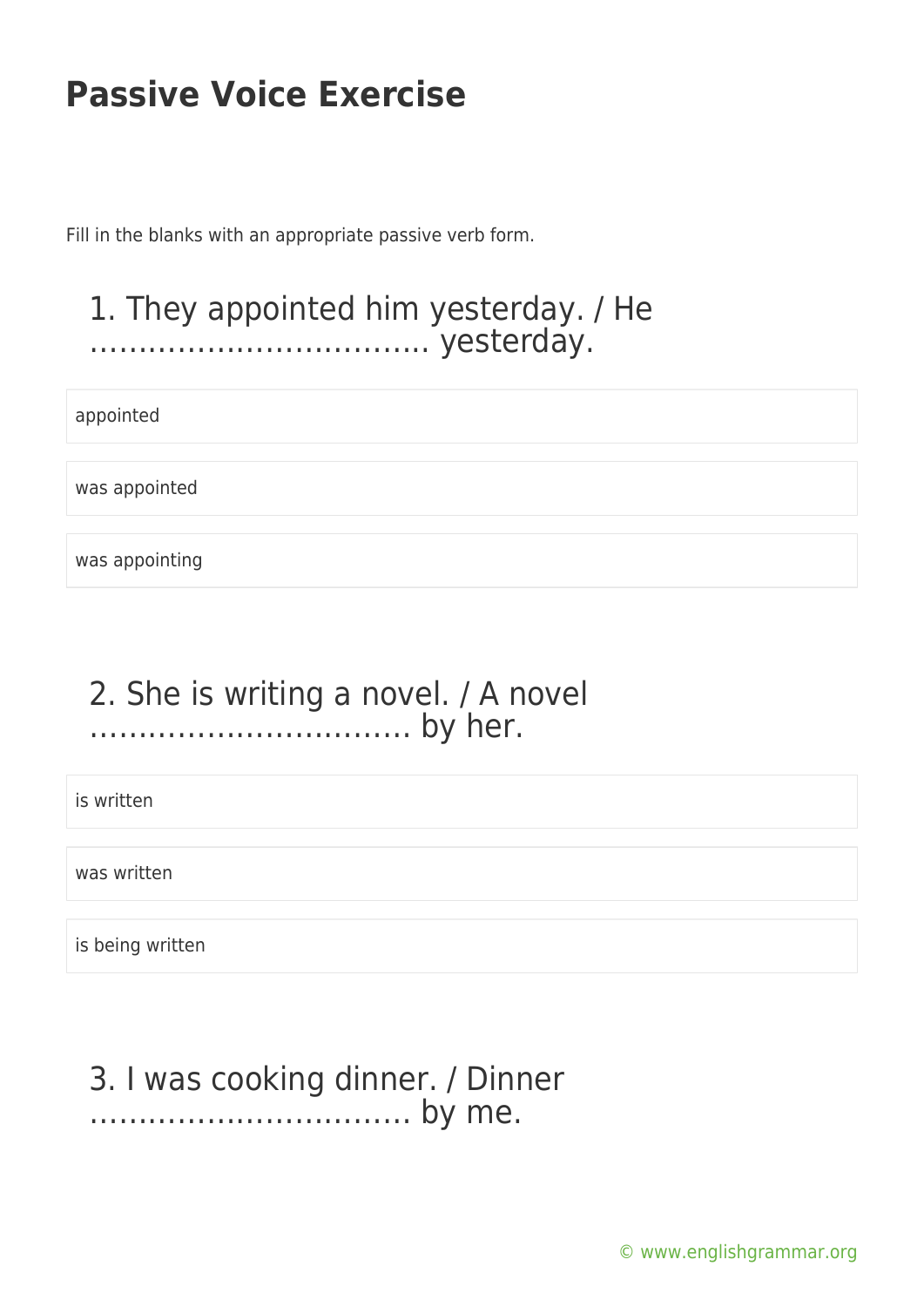was cooking

was cooked

was being cooked

#### 4. Open the door. / Let the door ………………………..

open

opened

be opened

### 5. Call the first witness. / Let the first witness

……………………………….

be called

called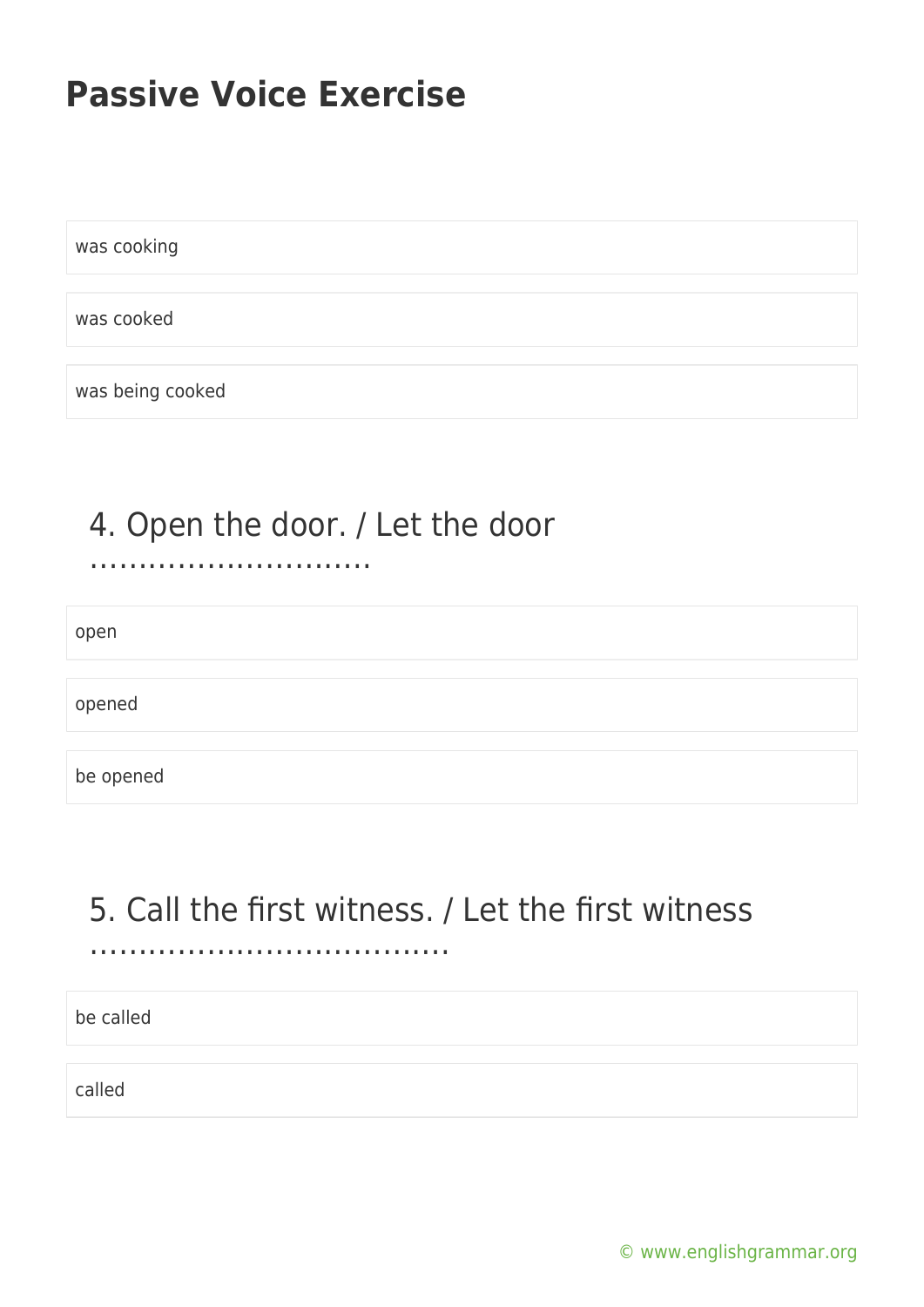be calling

### 6. The police searched the room. / The room …………………………. by the police.

searched

was searched

was searching

### 7. They are counting the votes. / The votes

……………………………..

are counting

are counted

are being counted

[© www.englishgrammar.org](https://www.englishgrammar.org/)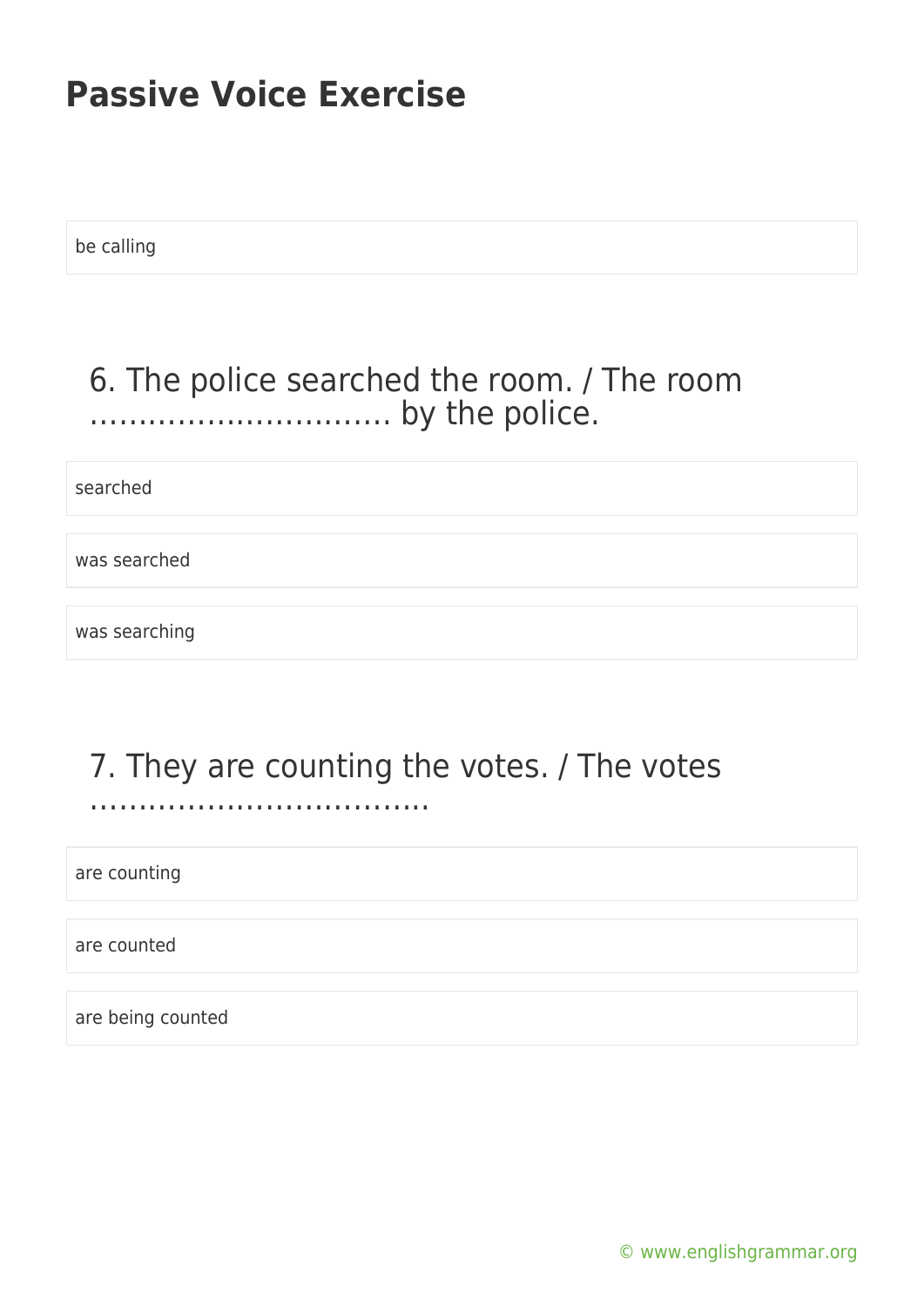8. They will announce the winner in the afternoon. / The winner ……………………………… in the afternoon.

| will announce      |  |
|--------------------|--|
|                    |  |
|                    |  |
| will be announced  |  |
|                    |  |
|                    |  |
| will be announcing |  |

### 9. Everybody loves him. / He ……………………………… by everybody.

loved

is loved

is being loved

### 10. They arrested the man for smuggling. / The man …………………………… for smuggling.

arrested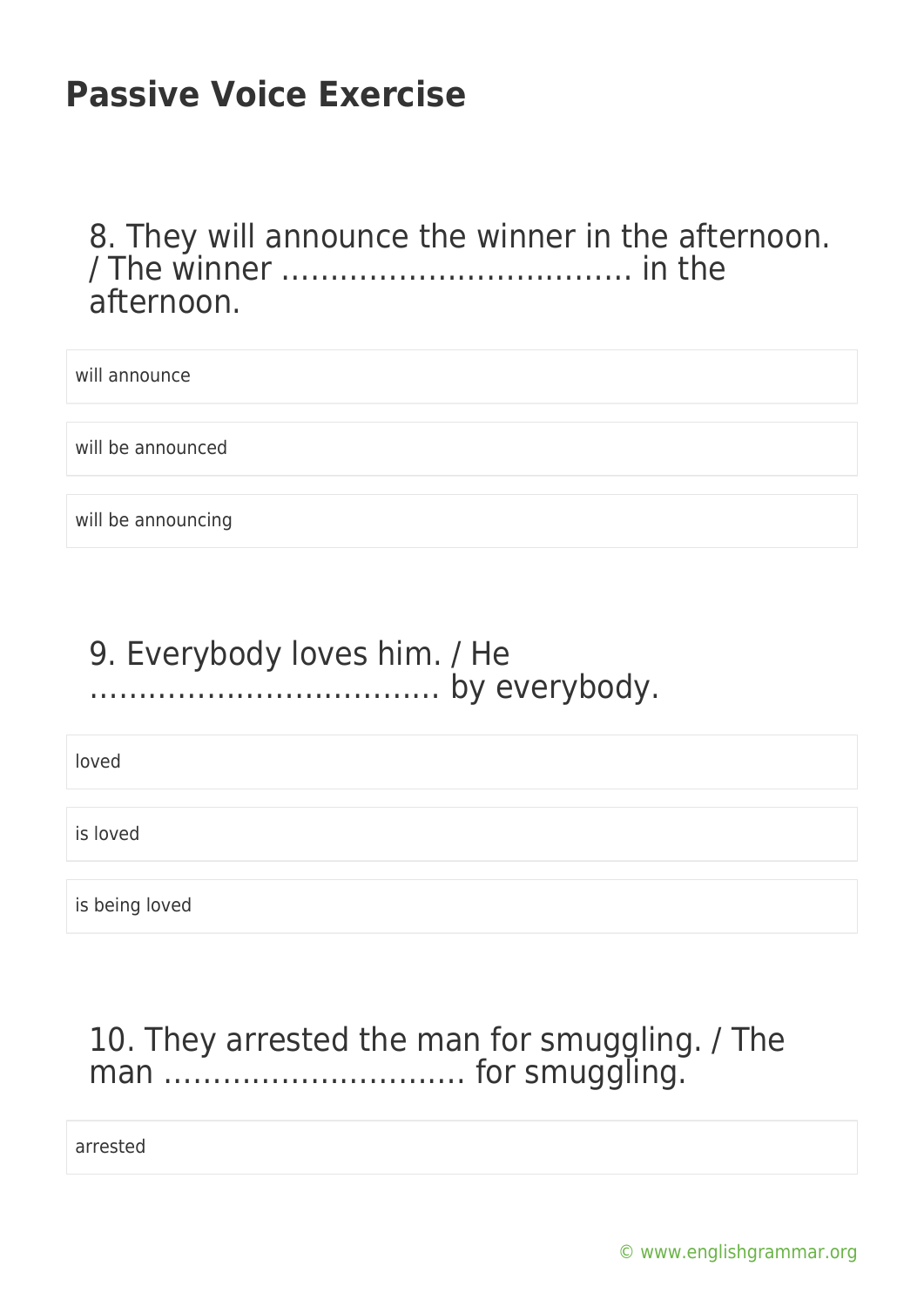was arrested

was arresting

### 11. We will have finished the job by Friday. / The job ……………………………. by Saturday.

will have finished

will be finished

will have been finished

#### 12. They beat him. / He …………………………….. by them.

was beaten

was beated

beaten